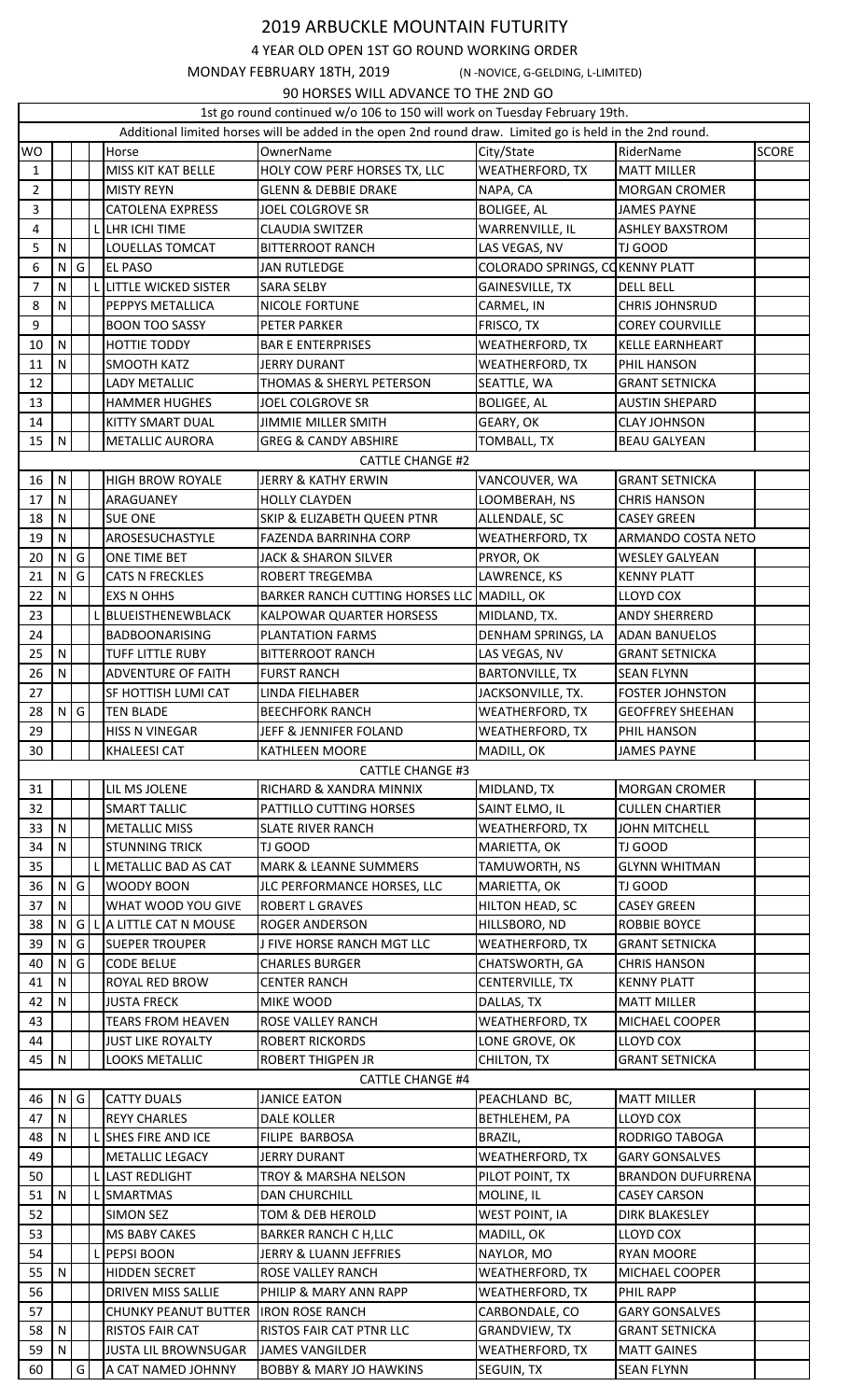| ${\sf N}$<br>SHESA TUFF TEASPOON<br><b>CIRCLE R CUTTING HORSES</b><br>OCALA, FL<br><b>CULLEN CHARTIER</b><br>61<br>62<br>N<br>IM COUNTIN ON ANNIE<br>HOLY COW PERF HORSES TX, LLC<br><b>WEATHERFORD, TX</b><br><b>MATT MILLER</b><br>63<br>N<br>LYNN & KARA GOFORTH<br>MAX MEADOWS, VA<br><b>BRAD MITCHELL</b><br>CAT A RALLY<br>64<br>N<br><b>JERRY DURANT</b><br><b>WEATHERFORD, TX</b><br>PHIL HANSON<br><b>KATTHRYN</b><br>65<br>N<br><b>KATS PAYDAY</b><br><b>AMY ROBERTS</b><br>AMARILLO, TX<br><b>CASEY GREEN</b><br>66<br>N<br>A LIL BROWN SUGA<br>ROSE VALLEY RANCH<br><b>WEATHERFORD, TX</b><br><b>MICHAEL COOPER</b><br>N<br>67<br><b>MISS CHARLY REY</b><br><b>WEATHERFORD, TX</b><br>VON & ANDREA SUTTEN<br><b>CASEY GREEN</b><br>G<br>68<br>N<br><b>WHITE LIGHTS</b><br><b>RL &amp; MICA CHARTIER</b><br><b>WEATHERFORD, TX</b><br>R L CHARTIER II<br>69<br><b>HIGH BROW LADY BOON</b><br>HOLY COW PERF HORSES TX, LLC<br>N<br><b>WEATHERFORD, TX</b><br><b>MATT MILLER</b><br>70<br><b>CRACKLIN KAT</b><br>LOWRANCE HORSE DIVISION<br><b>TYLER LEWIS</b><br><b>QUANAH, TX</b><br>N<br>71<br><b>HALDOU DO</b><br>HANSON REVOCABLE TRUST<br><b>WEATHERFORD, TX</b><br>PHIL HANSON<br>G<br>N<br><b>SMOOTHIES STARLIGHT</b><br>COLLINSVILLE, TX.<br>TJ GOOD<br>72<br><b>ALAN CHAPPELL</b><br>G<br>73<br><b>CDS KUAL GUN</b><br><b>WEATHERFORD, TX</b><br><b>MATT GAINES</b><br>JAMES VANGILDER<br>${\sf N}$<br>RED DEER COUNTY ALB CASEY GREEN<br>74<br><b>LEIGH &amp; HOLLY BILTON</b><br><b>STARS ALLEY CAT</b><br>75<br>N<br>THE CAT DOCTRESS<br><b>BEECHFORK RANCH</b><br><b>WEATHERFORD, TX</b><br><b>GEOFFREY SHEEHAN</b><br><b>CATTLE CHANGE #6</b><br>N<br><b>METALLIC RABBIT</b><br><b>CARA BREWER</b><br>76<br><b>JIM HAWORTH</b><br>JAY, OK<br>77<br>MONTGOMERY, AL<br>CR DUALIN OUT TUFF<br>JULIE BEASLEY<br><b>AUSTIN SHEPARD</b><br>78<br><b>STYLISH HAILEE</b><br><b>KATHLEEN MOORE</b><br>MADILL, OK<br><b>JAMES PAYNE</b><br>79<br>LEXUS SMOOTH<br>CIRCLE Y RANCH<br>MILLSAP, TX<br><b>JOHN SANISLOW</b><br>80<br>G<br>$\mathsf{N}$<br><b>JUAQUIMA TO FRENO</b><br><b>NANCY &amp; DANIEL BURKES</b><br>HIBBING, MN<br><b>CASEY GREEN</b><br>N<br>81<br><b>GSR MR METALLIC</b><br><b>WALFORD, IA</b><br><b>CULLEN CHARTIER</b><br><b>GORDON SEVIG</b><br>82<br>REYMARKABLE METAL<br>RIO ROCA LAND & CATTLE COMPANY<br>DALLAS, TX.<br><b>KORY POUNDS</b><br>83<br><b>COUNTING STARZ</b><br><b>GEOFFREY &amp; REBECCA SHEEHAN</b><br><b>WEATHERFORD, TX</b><br><b>GEOFFREY SHEEHAN</b><br>G<br>84<br><b>STUNNER CAT</b><br>MARIETTA, OK<br>TJ GOOD<br>JLC PERFORMANCE HORSES, LLC<br>85<br><b>FRACKER BROWN</b><br>SCHMITZ/BROWN<br>GAINESVILLE, TX<br><b>CHRIS JOHNSRUD</b><br>86<br><b>BAMA JELLY</b><br>MADALYN COLGROVE<br><b>BOLIGEE, AL</b><br><b>AUSTIN SHEPARD</b><br>87<br><b>SMART CAT REY RG</b><br><b>CURTIS &amp; BRENDA WEEKS</b><br>COTUILLA, TX<br><b>CLAY JOHNSON</b><br>88<br>N<br><b>REYZIN HER TUFF</b><br><b>GALE FORCE QUARTER HORSES</b><br>CONWAY, SC<br>PHIL RAPP<br>89<br>N<br><b>METALLIC DANCER</b><br>ROBERTA THOMPSON<br>COCOLALLA, ID<br><b>SEAN FLYNN</b><br>90<br>N<br><b>GAINESVILLE, TX</b><br>L AUSPICIOUS LOVE<br>DAVE WALLACE<br><b>DELL BELL</b><br><b>CATTLE CHANGE #7</b><br>N<br><b>INTELLICAT</b><br>91<br><b>JERRY DURANT</b><br><b>WEATHERFORD, TX</b><br>PHIL HANSON<br>N<br>92<br><b>MS ZEE</b><br>CHATSWORTH, GA<br><b>CHARLES BURGER</b><br><b>CHRIS HANSON</b><br>N<br>93<br>PURCELL, OK<br><b>GUNNIN FOR BEAR</b><br>COWAN SELECT HORSES, LLC<br>ROBBIE BOYCE<br>G<br>94<br>N<br>THE DEWD<br><b>NB CUTTING HORSE</b><br>GOLD CANYON, AZ<br><b>BEAU GALYEAN</b><br>95<br>ARDMORE, OK<br>FOR THE REYCORD<br><b>DIRK BLAKESLEY</b><br><b>STAN WEANDER</b><br>96<br>ALBERTA CANADA TOH3 SALVADOR CABRAL<br><b>HER ROYAL QUEEN</b><br><b>ROCKY DAVIS</b><br>97<br><b>SUMMER TIME FUN</b><br><b>TY MOORE</b><br><b>JAMES PAYNE</b><br>MADILL, OK<br>$\mathsf{G}$<br>98<br>N<br><b>SR KIT KAT REY</b><br>PLANTATION FARMS<br>DENHAM SPRINGS, LA<br><b>ADAN BANUELOS</b><br>99<br>MILLSAP, TX<br>PIGGYBOONSMAL<br><b>CIRCLE Y RANCH</b><br><b>JOHN SANISLOW</b><br>G<br>100<br><b>SECREYTERIAT</b><br>SALVADOR CABRAL<br>JACKSBORO, TX<br>SALVADOR CABRAL<br>101<br>G<br><b>SWEET LIL PRIME TIME</b><br>WEATHERFORD, TX<br><b>JERRY DURANT</b><br>PHIL HANSON<br>102<br><b>SMART SUGAR KITTY</b><br>NEMO, TX<br><b>WES ASHLOCK</b><br><b>BUCK CREEK QH</b><br>103<br>N<br>G<br><b>CAUTION PIPING HOT</b><br><b>ROCKING V HORSES</b><br>ALGONQUIN, IL<br>R L CHARTIER II<br>104<br>G<br>LEWISTON, TX<br>HOTTY MC HOTTY<br><b>BARRY &amp; MICHELLE BARNES</b><br><b>MORGAN CROMER</b><br>105<br>CLAREMORE, OK<br>THE DARK ALLEY<br>WES & KRISTEN GALYEAN<br><b>WESLEY GALYEAN</b><br>1st go round continued w/o 106 to 150 will work on Tuesday February 19th.<br><b>CATTLE CHANGE #8</b><br>106<br>CR DUAL HEARTED CAT<br><b>CHARLES BURGER</b><br>N<br>CHATSWORTH, GA<br><b>CHRIS HANSON</b><br>107<br><b>CREY ZEE</b><br><b>KEVIN &amp; SYDNEY KNIGHT</b><br><b>WEATHERFORD, TX</b><br><b>TATUM RICE</b><br>108<br>${\sf N}$<br><b>TOYTALLIC</b><br><b>BEECHFORK RANCH</b><br><b>WEATHERFORD, TX</b><br><b>GEOFFREY SHEEHAN</b><br>109<br>$\mathsf{N}$<br><b>CATALATTE</b><br><b>SALLY HUNT</b><br>ROGERS, AR<br><b>CARA BREWER</b><br>$\mathsf{N}$<br>110<br>SLOOOW RIDE<br>PAT & LISA TAYLOR<br>PILOT POINT, TX<br><b>ADAN BANUELOS</b><br>111<br>N<br>L MAJOR LEAGUE CAT<br>ANN HEIMBACH<br>DULUTH, MN<br>LUKE BARNHART<br>112<br>$\mathsf{N}$<br><b>WEATHERFORD, TX</b><br><b>RG AMAZON TAGS</b><br><b>JOSE RAUL GARCIA</b><br><b>TATUM RICE</b><br>113<br>$\mathsf{N}$<br>G<br><b>REYS CURIOSITY</b><br><b>ANN LOGAN</b><br>WICHITA, KS<br><b>DIRK BLAKESLEY</b><br>114<br><b>DRESSEDIN SMART STYLE</b><br>DOUBLE DOVE RANCH<br>FORT WORTH, TX<br><b>ADAN BANUELOS</b><br>115<br>$\mathsf{N}$<br><b>COCKTAILHRCATASTRPHE</b><br>AUSTRALIA,<br><b>SDM QUARTER HORSES</b><br>LLOYD COX<br>116<br>N<br>G<br><b>WEATHERFORD, TX</b><br>THE RED MAMBA<br>ROSE VALLEY RANCH<br>MICHAEL COOPER<br>117<br><b>JAZZEN</b><br>MARVIN & PAULETTE TEIXEIRA<br>SANTA MARIA, CA<br><b>MORGAN CROMER</b><br>118<br>SOFIES CHOICE CAT<br>HALEYVILLE, AL<br><b>BRAD MITCHELL</b><br>TOM WILLIAMS<br>${\sf N}$<br>119<br><b>EL DOREYDO</b><br><b>BEECHFORK RANCH</b><br><b>WEATHERFORD, TX</b><br><b>GEOFFREY SHEEHAN</b><br>$120$ N<br>$\mathsf{G}$<br><b>GLENROCK, WY</b><br><b>METELLA CAT</b><br><b>HANK &amp; KAREN TRUE</b><br><b>KENNY PLATT</b><br><b>CATTLE CHANGE #9</b><br>$121$ N<br>CR TUFF CATZ<br><b>CIRCLE R CUTTING HORSES</b><br>OCALA, FL<br><b>CULLEN CHARTIER</b><br>122<br>STELLA MERADA<br>MARIETTA, OK<br>CAROLE WYATT<br><b>JAMES PAYNE</b><br>$123$ N<br><b>J LOW</b><br><b>BLAIRSTOWN, NJ</b><br>LAURA ENGLES<br><b>JODY GALYEAN</b><br>124<br>  N<br>DENHAM SPRINGS, LA<br><b>KAT KLAW</b><br>PLANTATION FARMS<br><b>ADAN BANUELOS</b> | <b>CATTLE CHANGE #5</b> |  |  |  |  |  |  |  |  |
|---------------------------------------------------------------------------------------------------------------------------------------------------------------------------------------------------------------------------------------------------------------------------------------------------------------------------------------------------------------------------------------------------------------------------------------------------------------------------------------------------------------------------------------------------------------------------------------------------------------------------------------------------------------------------------------------------------------------------------------------------------------------------------------------------------------------------------------------------------------------------------------------------------------------------------------------------------------------------------------------------------------------------------------------------------------------------------------------------------------------------------------------------------------------------------------------------------------------------------------------------------------------------------------------------------------------------------------------------------------------------------------------------------------------------------------------------------------------------------------------------------------------------------------------------------------------------------------------------------------------------------------------------------------------------------------------------------------------------------------------------------------------------------------------------------------------------------------------------------------------------------------------------------------------------------------------------------------------------------------------------------------------------------------------------------------------------------------------------------------------------------------------------------------------------------------------------------------------------------------------------------------------------------------------------------------------------------------------------------------------------------------------------------------------------------------------------------------------------------------------------------------------------------------------------------------------------------------------------------------------------------------------------------------------------------------------------------------------------------------------------------------------------------------------------------------------------------------------------------------------------------------------------------------------------------------------------------------------------------------------------------------------------------------------------------------------------------------------------------------------------------------------------------------------------------------------------------------------------------------------------------------------------------------------------------------------------------------------------------------------------------------------------------------------------------------------------------------------------------------------------------------------------------------------------------------------------------------------------------------------------------------------------------------------------------------------------------------------------------------------------------------------------------------------------------------------------------------------------------------------------------------------------------------------------------------------------------------------------------------------------------------------------------------------------------------------------------------------------------------------------------------------------------------------------------------------------------------------------------------------------------------------------------------------------------------------------------------------------------------------------------------------------------------------------------------------------------------------------------------------------------------------------------------------------------------------------------------------------------------------------------------------------------------------------------------------------------------------------------------------------------------------------------------------------------------------------------------------------------------------------------------------------------------------------------------------------------------------------------------------------------------------------------------------------------------------------------------------------------------------------------------------------------------------------------------------------------------------------------------------------------------------------------------------------------------------------------------------------------------------------------------------------------------------------------------------------------------------------------------------------------------------------------------------------------------------------------------------------------------------------------------------------------------------------------------------------------------------------------------------------------------------------------------------------------------------------------------------------------------------------------------------------------------------------------------------------------------------------------------------------------------------------------------------------------------------------------------------------------------------------------------------------------------------------------------------------------------------------------------------------------------------------------------------------------------------------------------------------------------------------------------------------------------------------------------------------------------------------------------------------------------------------------------------------------------------------------------------------------------------------------------------------------------------------------------------------------------------------------------------------------------------------------------------------------------------------------------------------------------------------------------------------------------------------|-------------------------|--|--|--|--|--|--|--|--|
|                                                                                                                                                                                                                                                                                                                                                                                                                                                                                                                                                                                                                                                                                                                                                                                                                                                                                                                                                                                                                                                                                                                                                                                                                                                                                                                                                                                                                                                                                                                                                                                                                                                                                                                                                                                                                                                                                                                                                                                                                                                                                                                                                                                                                                                                                                                                                                                                                                                                                                                                                                                                                                                                                                                                                                                                                                                                                                                                                                                                                                                                                                                                                                                                                                                                                                                                                                                                                                                                                                                                                                                                                                                                                                                                                                                                                                                                                                                                                                                                                                                                                                                                                                                                                                                                                                                                                                                                                                                                                                                                                                                                                                                                                                                                                                                                                                                                                                                                                                                                                                                                                                                                                                                                                                                                                                                                                                                                                                                                                                                                                                                                                                                                                                                                                                                                                                                                                                                                                                                                                                                                                                                                                                                                                                                                                                                                                                                                                                                                                                                                                                                                                                                                                                                                                                                                                                                                                                                           |                         |  |  |  |  |  |  |  |  |
|                                                                                                                                                                                                                                                                                                                                                                                                                                                                                                                                                                                                                                                                                                                                                                                                                                                                                                                                                                                                                                                                                                                                                                                                                                                                                                                                                                                                                                                                                                                                                                                                                                                                                                                                                                                                                                                                                                                                                                                                                                                                                                                                                                                                                                                                                                                                                                                                                                                                                                                                                                                                                                                                                                                                                                                                                                                                                                                                                                                                                                                                                                                                                                                                                                                                                                                                                                                                                                                                                                                                                                                                                                                                                                                                                                                                                                                                                                                                                                                                                                                                                                                                                                                                                                                                                                                                                                                                                                                                                                                                                                                                                                                                                                                                                                                                                                                                                                                                                                                                                                                                                                                                                                                                                                                                                                                                                                                                                                                                                                                                                                                                                                                                                                                                                                                                                                                                                                                                                                                                                                                                                                                                                                                                                                                                                                                                                                                                                                                                                                                                                                                                                                                                                                                                                                                                                                                                                                                           |                         |  |  |  |  |  |  |  |  |
|                                                                                                                                                                                                                                                                                                                                                                                                                                                                                                                                                                                                                                                                                                                                                                                                                                                                                                                                                                                                                                                                                                                                                                                                                                                                                                                                                                                                                                                                                                                                                                                                                                                                                                                                                                                                                                                                                                                                                                                                                                                                                                                                                                                                                                                                                                                                                                                                                                                                                                                                                                                                                                                                                                                                                                                                                                                                                                                                                                                                                                                                                                                                                                                                                                                                                                                                                                                                                                                                                                                                                                                                                                                                                                                                                                                                                                                                                                                                                                                                                                                                                                                                                                                                                                                                                                                                                                                                                                                                                                                                                                                                                                                                                                                                                                                                                                                                                                                                                                                                                                                                                                                                                                                                                                                                                                                                                                                                                                                                                                                                                                                                                                                                                                                                                                                                                                                                                                                                                                                                                                                                                                                                                                                                                                                                                                                                                                                                                                                                                                                                                                                                                                                                                                                                                                                                                                                                                                                           |                         |  |  |  |  |  |  |  |  |
|                                                                                                                                                                                                                                                                                                                                                                                                                                                                                                                                                                                                                                                                                                                                                                                                                                                                                                                                                                                                                                                                                                                                                                                                                                                                                                                                                                                                                                                                                                                                                                                                                                                                                                                                                                                                                                                                                                                                                                                                                                                                                                                                                                                                                                                                                                                                                                                                                                                                                                                                                                                                                                                                                                                                                                                                                                                                                                                                                                                                                                                                                                                                                                                                                                                                                                                                                                                                                                                                                                                                                                                                                                                                                                                                                                                                                                                                                                                                                                                                                                                                                                                                                                                                                                                                                                                                                                                                                                                                                                                                                                                                                                                                                                                                                                                                                                                                                                                                                                                                                                                                                                                                                                                                                                                                                                                                                                                                                                                                                                                                                                                                                                                                                                                                                                                                                                                                                                                                                                                                                                                                                                                                                                                                                                                                                                                                                                                                                                                                                                                                                                                                                                                                                                                                                                                                                                                                                                                           |                         |  |  |  |  |  |  |  |  |
|                                                                                                                                                                                                                                                                                                                                                                                                                                                                                                                                                                                                                                                                                                                                                                                                                                                                                                                                                                                                                                                                                                                                                                                                                                                                                                                                                                                                                                                                                                                                                                                                                                                                                                                                                                                                                                                                                                                                                                                                                                                                                                                                                                                                                                                                                                                                                                                                                                                                                                                                                                                                                                                                                                                                                                                                                                                                                                                                                                                                                                                                                                                                                                                                                                                                                                                                                                                                                                                                                                                                                                                                                                                                                                                                                                                                                                                                                                                                                                                                                                                                                                                                                                                                                                                                                                                                                                                                                                                                                                                                                                                                                                                                                                                                                                                                                                                                                                                                                                                                                                                                                                                                                                                                                                                                                                                                                                                                                                                                                                                                                                                                                                                                                                                                                                                                                                                                                                                                                                                                                                                                                                                                                                                                                                                                                                                                                                                                                                                                                                                                                                                                                                                                                                                                                                                                                                                                                                                           |                         |  |  |  |  |  |  |  |  |
|                                                                                                                                                                                                                                                                                                                                                                                                                                                                                                                                                                                                                                                                                                                                                                                                                                                                                                                                                                                                                                                                                                                                                                                                                                                                                                                                                                                                                                                                                                                                                                                                                                                                                                                                                                                                                                                                                                                                                                                                                                                                                                                                                                                                                                                                                                                                                                                                                                                                                                                                                                                                                                                                                                                                                                                                                                                                                                                                                                                                                                                                                                                                                                                                                                                                                                                                                                                                                                                                                                                                                                                                                                                                                                                                                                                                                                                                                                                                                                                                                                                                                                                                                                                                                                                                                                                                                                                                                                                                                                                                                                                                                                                                                                                                                                                                                                                                                                                                                                                                                                                                                                                                                                                                                                                                                                                                                                                                                                                                                                                                                                                                                                                                                                                                                                                                                                                                                                                                                                                                                                                                                                                                                                                                                                                                                                                                                                                                                                                                                                                                                                                                                                                                                                                                                                                                                                                                                                                           |                         |  |  |  |  |  |  |  |  |
|                                                                                                                                                                                                                                                                                                                                                                                                                                                                                                                                                                                                                                                                                                                                                                                                                                                                                                                                                                                                                                                                                                                                                                                                                                                                                                                                                                                                                                                                                                                                                                                                                                                                                                                                                                                                                                                                                                                                                                                                                                                                                                                                                                                                                                                                                                                                                                                                                                                                                                                                                                                                                                                                                                                                                                                                                                                                                                                                                                                                                                                                                                                                                                                                                                                                                                                                                                                                                                                                                                                                                                                                                                                                                                                                                                                                                                                                                                                                                                                                                                                                                                                                                                                                                                                                                                                                                                                                                                                                                                                                                                                                                                                                                                                                                                                                                                                                                                                                                                                                                                                                                                                                                                                                                                                                                                                                                                                                                                                                                                                                                                                                                                                                                                                                                                                                                                                                                                                                                                                                                                                                                                                                                                                                                                                                                                                                                                                                                                                                                                                                                                                                                                                                                                                                                                                                                                                                                                                           |                         |  |  |  |  |  |  |  |  |
|                                                                                                                                                                                                                                                                                                                                                                                                                                                                                                                                                                                                                                                                                                                                                                                                                                                                                                                                                                                                                                                                                                                                                                                                                                                                                                                                                                                                                                                                                                                                                                                                                                                                                                                                                                                                                                                                                                                                                                                                                                                                                                                                                                                                                                                                                                                                                                                                                                                                                                                                                                                                                                                                                                                                                                                                                                                                                                                                                                                                                                                                                                                                                                                                                                                                                                                                                                                                                                                                                                                                                                                                                                                                                                                                                                                                                                                                                                                                                                                                                                                                                                                                                                                                                                                                                                                                                                                                                                                                                                                                                                                                                                                                                                                                                                                                                                                                                                                                                                                                                                                                                                                                                                                                                                                                                                                                                                                                                                                                                                                                                                                                                                                                                                                                                                                                                                                                                                                                                                                                                                                                                                                                                                                                                                                                                                                                                                                                                                                                                                                                                                                                                                                                                                                                                                                                                                                                                                                           |                         |  |  |  |  |  |  |  |  |
|                                                                                                                                                                                                                                                                                                                                                                                                                                                                                                                                                                                                                                                                                                                                                                                                                                                                                                                                                                                                                                                                                                                                                                                                                                                                                                                                                                                                                                                                                                                                                                                                                                                                                                                                                                                                                                                                                                                                                                                                                                                                                                                                                                                                                                                                                                                                                                                                                                                                                                                                                                                                                                                                                                                                                                                                                                                                                                                                                                                                                                                                                                                                                                                                                                                                                                                                                                                                                                                                                                                                                                                                                                                                                                                                                                                                                                                                                                                                                                                                                                                                                                                                                                                                                                                                                                                                                                                                                                                                                                                                                                                                                                                                                                                                                                                                                                                                                                                                                                                                                                                                                                                                                                                                                                                                                                                                                                                                                                                                                                                                                                                                                                                                                                                                                                                                                                                                                                                                                                                                                                                                                                                                                                                                                                                                                                                                                                                                                                                                                                                                                                                                                                                                                                                                                                                                                                                                                                                           |                         |  |  |  |  |  |  |  |  |
|                                                                                                                                                                                                                                                                                                                                                                                                                                                                                                                                                                                                                                                                                                                                                                                                                                                                                                                                                                                                                                                                                                                                                                                                                                                                                                                                                                                                                                                                                                                                                                                                                                                                                                                                                                                                                                                                                                                                                                                                                                                                                                                                                                                                                                                                                                                                                                                                                                                                                                                                                                                                                                                                                                                                                                                                                                                                                                                                                                                                                                                                                                                                                                                                                                                                                                                                                                                                                                                                                                                                                                                                                                                                                                                                                                                                                                                                                                                                                                                                                                                                                                                                                                                                                                                                                                                                                                                                                                                                                                                                                                                                                                                                                                                                                                                                                                                                                                                                                                                                                                                                                                                                                                                                                                                                                                                                                                                                                                                                                                                                                                                                                                                                                                                                                                                                                                                                                                                                                                                                                                                                                                                                                                                                                                                                                                                                                                                                                                                                                                                                                                                                                                                                                                                                                                                                                                                                                                                           |                         |  |  |  |  |  |  |  |  |
|                                                                                                                                                                                                                                                                                                                                                                                                                                                                                                                                                                                                                                                                                                                                                                                                                                                                                                                                                                                                                                                                                                                                                                                                                                                                                                                                                                                                                                                                                                                                                                                                                                                                                                                                                                                                                                                                                                                                                                                                                                                                                                                                                                                                                                                                                                                                                                                                                                                                                                                                                                                                                                                                                                                                                                                                                                                                                                                                                                                                                                                                                                                                                                                                                                                                                                                                                                                                                                                                                                                                                                                                                                                                                                                                                                                                                                                                                                                                                                                                                                                                                                                                                                                                                                                                                                                                                                                                                                                                                                                                                                                                                                                                                                                                                                                                                                                                                                                                                                                                                                                                                                                                                                                                                                                                                                                                                                                                                                                                                                                                                                                                                                                                                                                                                                                                                                                                                                                                                                                                                                                                                                                                                                                                                                                                                                                                                                                                                                                                                                                                                                                                                                                                                                                                                                                                                                                                                                                           |                         |  |  |  |  |  |  |  |  |
|                                                                                                                                                                                                                                                                                                                                                                                                                                                                                                                                                                                                                                                                                                                                                                                                                                                                                                                                                                                                                                                                                                                                                                                                                                                                                                                                                                                                                                                                                                                                                                                                                                                                                                                                                                                                                                                                                                                                                                                                                                                                                                                                                                                                                                                                                                                                                                                                                                                                                                                                                                                                                                                                                                                                                                                                                                                                                                                                                                                                                                                                                                                                                                                                                                                                                                                                                                                                                                                                                                                                                                                                                                                                                                                                                                                                                                                                                                                                                                                                                                                                                                                                                                                                                                                                                                                                                                                                                                                                                                                                                                                                                                                                                                                                                                                                                                                                                                                                                                                                                                                                                                                                                                                                                                                                                                                                                                                                                                                                                                                                                                                                                                                                                                                                                                                                                                                                                                                                                                                                                                                                                                                                                                                                                                                                                                                                                                                                                                                                                                                                                                                                                                                                                                                                                                                                                                                                                                                           |                         |  |  |  |  |  |  |  |  |
|                                                                                                                                                                                                                                                                                                                                                                                                                                                                                                                                                                                                                                                                                                                                                                                                                                                                                                                                                                                                                                                                                                                                                                                                                                                                                                                                                                                                                                                                                                                                                                                                                                                                                                                                                                                                                                                                                                                                                                                                                                                                                                                                                                                                                                                                                                                                                                                                                                                                                                                                                                                                                                                                                                                                                                                                                                                                                                                                                                                                                                                                                                                                                                                                                                                                                                                                                                                                                                                                                                                                                                                                                                                                                                                                                                                                                                                                                                                                                                                                                                                                                                                                                                                                                                                                                                                                                                                                                                                                                                                                                                                                                                                                                                                                                                                                                                                                                                                                                                                                                                                                                                                                                                                                                                                                                                                                                                                                                                                                                                                                                                                                                                                                                                                                                                                                                                                                                                                                                                                                                                                                                                                                                                                                                                                                                                                                                                                                                                                                                                                                                                                                                                                                                                                                                                                                                                                                                                                           |                         |  |  |  |  |  |  |  |  |
|                                                                                                                                                                                                                                                                                                                                                                                                                                                                                                                                                                                                                                                                                                                                                                                                                                                                                                                                                                                                                                                                                                                                                                                                                                                                                                                                                                                                                                                                                                                                                                                                                                                                                                                                                                                                                                                                                                                                                                                                                                                                                                                                                                                                                                                                                                                                                                                                                                                                                                                                                                                                                                                                                                                                                                                                                                                                                                                                                                                                                                                                                                                                                                                                                                                                                                                                                                                                                                                                                                                                                                                                                                                                                                                                                                                                                                                                                                                                                                                                                                                                                                                                                                                                                                                                                                                                                                                                                                                                                                                                                                                                                                                                                                                                                                                                                                                                                                                                                                                                                                                                                                                                                                                                                                                                                                                                                                                                                                                                                                                                                                                                                                                                                                                                                                                                                                                                                                                                                                                                                                                                                                                                                                                                                                                                                                                                                                                                                                                                                                                                                                                                                                                                                                                                                                                                                                                                                                                           |                         |  |  |  |  |  |  |  |  |
|                                                                                                                                                                                                                                                                                                                                                                                                                                                                                                                                                                                                                                                                                                                                                                                                                                                                                                                                                                                                                                                                                                                                                                                                                                                                                                                                                                                                                                                                                                                                                                                                                                                                                                                                                                                                                                                                                                                                                                                                                                                                                                                                                                                                                                                                                                                                                                                                                                                                                                                                                                                                                                                                                                                                                                                                                                                                                                                                                                                                                                                                                                                                                                                                                                                                                                                                                                                                                                                                                                                                                                                                                                                                                                                                                                                                                                                                                                                                                                                                                                                                                                                                                                                                                                                                                                                                                                                                                                                                                                                                                                                                                                                                                                                                                                                                                                                                                                                                                                                                                                                                                                                                                                                                                                                                                                                                                                                                                                                                                                                                                                                                                                                                                                                                                                                                                                                                                                                                                                                                                                                                                                                                                                                                                                                                                                                                                                                                                                                                                                                                                                                                                                                                                                                                                                                                                                                                                                                           |                         |  |  |  |  |  |  |  |  |
|                                                                                                                                                                                                                                                                                                                                                                                                                                                                                                                                                                                                                                                                                                                                                                                                                                                                                                                                                                                                                                                                                                                                                                                                                                                                                                                                                                                                                                                                                                                                                                                                                                                                                                                                                                                                                                                                                                                                                                                                                                                                                                                                                                                                                                                                                                                                                                                                                                                                                                                                                                                                                                                                                                                                                                                                                                                                                                                                                                                                                                                                                                                                                                                                                                                                                                                                                                                                                                                                                                                                                                                                                                                                                                                                                                                                                                                                                                                                                                                                                                                                                                                                                                                                                                                                                                                                                                                                                                                                                                                                                                                                                                                                                                                                                                                                                                                                                                                                                                                                                                                                                                                                                                                                                                                                                                                                                                                                                                                                                                                                                                                                                                                                                                                                                                                                                                                                                                                                                                                                                                                                                                                                                                                                                                                                                                                                                                                                                                                                                                                                                                                                                                                                                                                                                                                                                                                                                                                           |                         |  |  |  |  |  |  |  |  |
|                                                                                                                                                                                                                                                                                                                                                                                                                                                                                                                                                                                                                                                                                                                                                                                                                                                                                                                                                                                                                                                                                                                                                                                                                                                                                                                                                                                                                                                                                                                                                                                                                                                                                                                                                                                                                                                                                                                                                                                                                                                                                                                                                                                                                                                                                                                                                                                                                                                                                                                                                                                                                                                                                                                                                                                                                                                                                                                                                                                                                                                                                                                                                                                                                                                                                                                                                                                                                                                                                                                                                                                                                                                                                                                                                                                                                                                                                                                                                                                                                                                                                                                                                                                                                                                                                                                                                                                                                                                                                                                                                                                                                                                                                                                                                                                                                                                                                                                                                                                                                                                                                                                                                                                                                                                                                                                                                                                                                                                                                                                                                                                                                                                                                                                                                                                                                                                                                                                                                                                                                                                                                                                                                                                                                                                                                                                                                                                                                                                                                                                                                                                                                                                                                                                                                                                                                                                                                                                           |                         |  |  |  |  |  |  |  |  |
|                                                                                                                                                                                                                                                                                                                                                                                                                                                                                                                                                                                                                                                                                                                                                                                                                                                                                                                                                                                                                                                                                                                                                                                                                                                                                                                                                                                                                                                                                                                                                                                                                                                                                                                                                                                                                                                                                                                                                                                                                                                                                                                                                                                                                                                                                                                                                                                                                                                                                                                                                                                                                                                                                                                                                                                                                                                                                                                                                                                                                                                                                                                                                                                                                                                                                                                                                                                                                                                                                                                                                                                                                                                                                                                                                                                                                                                                                                                                                                                                                                                                                                                                                                                                                                                                                                                                                                                                                                                                                                                                                                                                                                                                                                                                                                                                                                                                                                                                                                                                                                                                                                                                                                                                                                                                                                                                                                                                                                                                                                                                                                                                                                                                                                                                                                                                                                                                                                                                                                                                                                                                                                                                                                                                                                                                                                                                                                                                                                                                                                                                                                                                                                                                                                                                                                                                                                                                                                                           |                         |  |  |  |  |  |  |  |  |
|                                                                                                                                                                                                                                                                                                                                                                                                                                                                                                                                                                                                                                                                                                                                                                                                                                                                                                                                                                                                                                                                                                                                                                                                                                                                                                                                                                                                                                                                                                                                                                                                                                                                                                                                                                                                                                                                                                                                                                                                                                                                                                                                                                                                                                                                                                                                                                                                                                                                                                                                                                                                                                                                                                                                                                                                                                                                                                                                                                                                                                                                                                                                                                                                                                                                                                                                                                                                                                                                                                                                                                                                                                                                                                                                                                                                                                                                                                                                                                                                                                                                                                                                                                                                                                                                                                                                                                                                                                                                                                                                                                                                                                                                                                                                                                                                                                                                                                                                                                                                                                                                                                                                                                                                                                                                                                                                                                                                                                                                                                                                                                                                                                                                                                                                                                                                                                                                                                                                                                                                                                                                                                                                                                                                                                                                                                                                                                                                                                                                                                                                                                                                                                                                                                                                                                                                                                                                                                                           |                         |  |  |  |  |  |  |  |  |
|                                                                                                                                                                                                                                                                                                                                                                                                                                                                                                                                                                                                                                                                                                                                                                                                                                                                                                                                                                                                                                                                                                                                                                                                                                                                                                                                                                                                                                                                                                                                                                                                                                                                                                                                                                                                                                                                                                                                                                                                                                                                                                                                                                                                                                                                                                                                                                                                                                                                                                                                                                                                                                                                                                                                                                                                                                                                                                                                                                                                                                                                                                                                                                                                                                                                                                                                                                                                                                                                                                                                                                                                                                                                                                                                                                                                                                                                                                                                                                                                                                                                                                                                                                                                                                                                                                                                                                                                                                                                                                                                                                                                                                                                                                                                                                                                                                                                                                                                                                                                                                                                                                                                                                                                                                                                                                                                                                                                                                                                                                                                                                                                                                                                                                                                                                                                                                                                                                                                                                                                                                                                                                                                                                                                                                                                                                                                                                                                                                                                                                                                                                                                                                                                                                                                                                                                                                                                                                                           |                         |  |  |  |  |  |  |  |  |
|                                                                                                                                                                                                                                                                                                                                                                                                                                                                                                                                                                                                                                                                                                                                                                                                                                                                                                                                                                                                                                                                                                                                                                                                                                                                                                                                                                                                                                                                                                                                                                                                                                                                                                                                                                                                                                                                                                                                                                                                                                                                                                                                                                                                                                                                                                                                                                                                                                                                                                                                                                                                                                                                                                                                                                                                                                                                                                                                                                                                                                                                                                                                                                                                                                                                                                                                                                                                                                                                                                                                                                                                                                                                                                                                                                                                                                                                                                                                                                                                                                                                                                                                                                                                                                                                                                                                                                                                                                                                                                                                                                                                                                                                                                                                                                                                                                                                                                                                                                                                                                                                                                                                                                                                                                                                                                                                                                                                                                                                                                                                                                                                                                                                                                                                                                                                                                                                                                                                                                                                                                                                                                                                                                                                                                                                                                                                                                                                                                                                                                                                                                                                                                                                                                                                                                                                                                                                                                                           |                         |  |  |  |  |  |  |  |  |
|                                                                                                                                                                                                                                                                                                                                                                                                                                                                                                                                                                                                                                                                                                                                                                                                                                                                                                                                                                                                                                                                                                                                                                                                                                                                                                                                                                                                                                                                                                                                                                                                                                                                                                                                                                                                                                                                                                                                                                                                                                                                                                                                                                                                                                                                                                                                                                                                                                                                                                                                                                                                                                                                                                                                                                                                                                                                                                                                                                                                                                                                                                                                                                                                                                                                                                                                                                                                                                                                                                                                                                                                                                                                                                                                                                                                                                                                                                                                                                                                                                                                                                                                                                                                                                                                                                                                                                                                                                                                                                                                                                                                                                                                                                                                                                                                                                                                                                                                                                                                                                                                                                                                                                                                                                                                                                                                                                                                                                                                                                                                                                                                                                                                                                                                                                                                                                                                                                                                                                                                                                                                                                                                                                                                                                                                                                                                                                                                                                                                                                                                                                                                                                                                                                                                                                                                                                                                                                                           |                         |  |  |  |  |  |  |  |  |
|                                                                                                                                                                                                                                                                                                                                                                                                                                                                                                                                                                                                                                                                                                                                                                                                                                                                                                                                                                                                                                                                                                                                                                                                                                                                                                                                                                                                                                                                                                                                                                                                                                                                                                                                                                                                                                                                                                                                                                                                                                                                                                                                                                                                                                                                                                                                                                                                                                                                                                                                                                                                                                                                                                                                                                                                                                                                                                                                                                                                                                                                                                                                                                                                                                                                                                                                                                                                                                                                                                                                                                                                                                                                                                                                                                                                                                                                                                                                                                                                                                                                                                                                                                                                                                                                                                                                                                                                                                                                                                                                                                                                                                                                                                                                                                                                                                                                                                                                                                                                                                                                                                                                                                                                                                                                                                                                                                                                                                                                                                                                                                                                                                                                                                                                                                                                                                                                                                                                                                                                                                                                                                                                                                                                                                                                                                                                                                                                                                                                                                                                                                                                                                                                                                                                                                                                                                                                                                                           |                         |  |  |  |  |  |  |  |  |
|                                                                                                                                                                                                                                                                                                                                                                                                                                                                                                                                                                                                                                                                                                                                                                                                                                                                                                                                                                                                                                                                                                                                                                                                                                                                                                                                                                                                                                                                                                                                                                                                                                                                                                                                                                                                                                                                                                                                                                                                                                                                                                                                                                                                                                                                                                                                                                                                                                                                                                                                                                                                                                                                                                                                                                                                                                                                                                                                                                                                                                                                                                                                                                                                                                                                                                                                                                                                                                                                                                                                                                                                                                                                                                                                                                                                                                                                                                                                                                                                                                                                                                                                                                                                                                                                                                                                                                                                                                                                                                                                                                                                                                                                                                                                                                                                                                                                                                                                                                                                                                                                                                                                                                                                                                                                                                                                                                                                                                                                                                                                                                                                                                                                                                                                                                                                                                                                                                                                                                                                                                                                                                                                                                                                                                                                                                                                                                                                                                                                                                                                                                                                                                                                                                                                                                                                                                                                                                                           |                         |  |  |  |  |  |  |  |  |
|                                                                                                                                                                                                                                                                                                                                                                                                                                                                                                                                                                                                                                                                                                                                                                                                                                                                                                                                                                                                                                                                                                                                                                                                                                                                                                                                                                                                                                                                                                                                                                                                                                                                                                                                                                                                                                                                                                                                                                                                                                                                                                                                                                                                                                                                                                                                                                                                                                                                                                                                                                                                                                                                                                                                                                                                                                                                                                                                                                                                                                                                                                                                                                                                                                                                                                                                                                                                                                                                                                                                                                                                                                                                                                                                                                                                                                                                                                                                                                                                                                                                                                                                                                                                                                                                                                                                                                                                                                                                                                                                                                                                                                                                                                                                                                                                                                                                                                                                                                                                                                                                                                                                                                                                                                                                                                                                                                                                                                                                                                                                                                                                                                                                                                                                                                                                                                                                                                                                                                                                                                                                                                                                                                                                                                                                                                                                                                                                                                                                                                                                                                                                                                                                                                                                                                                                                                                                                                                           |                         |  |  |  |  |  |  |  |  |
|                                                                                                                                                                                                                                                                                                                                                                                                                                                                                                                                                                                                                                                                                                                                                                                                                                                                                                                                                                                                                                                                                                                                                                                                                                                                                                                                                                                                                                                                                                                                                                                                                                                                                                                                                                                                                                                                                                                                                                                                                                                                                                                                                                                                                                                                                                                                                                                                                                                                                                                                                                                                                                                                                                                                                                                                                                                                                                                                                                                                                                                                                                                                                                                                                                                                                                                                                                                                                                                                                                                                                                                                                                                                                                                                                                                                                                                                                                                                                                                                                                                                                                                                                                                                                                                                                                                                                                                                                                                                                                                                                                                                                                                                                                                                                                                                                                                                                                                                                                                                                                                                                                                                                                                                                                                                                                                                                                                                                                                                                                                                                                                                                                                                                                                                                                                                                                                                                                                                                                                                                                                                                                                                                                                                                                                                                                                                                                                                                                                                                                                                                                                                                                                                                                                                                                                                                                                                                                                           |                         |  |  |  |  |  |  |  |  |
|                                                                                                                                                                                                                                                                                                                                                                                                                                                                                                                                                                                                                                                                                                                                                                                                                                                                                                                                                                                                                                                                                                                                                                                                                                                                                                                                                                                                                                                                                                                                                                                                                                                                                                                                                                                                                                                                                                                                                                                                                                                                                                                                                                                                                                                                                                                                                                                                                                                                                                                                                                                                                                                                                                                                                                                                                                                                                                                                                                                                                                                                                                                                                                                                                                                                                                                                                                                                                                                                                                                                                                                                                                                                                                                                                                                                                                                                                                                                                                                                                                                                                                                                                                                                                                                                                                                                                                                                                                                                                                                                                                                                                                                                                                                                                                                                                                                                                                                                                                                                                                                                                                                                                                                                                                                                                                                                                                                                                                                                                                                                                                                                                                                                                                                                                                                                                                                                                                                                                                                                                                                                                                                                                                                                                                                                                                                                                                                                                                                                                                                                                                                                                                                                                                                                                                                                                                                                                                                           |                         |  |  |  |  |  |  |  |  |
|                                                                                                                                                                                                                                                                                                                                                                                                                                                                                                                                                                                                                                                                                                                                                                                                                                                                                                                                                                                                                                                                                                                                                                                                                                                                                                                                                                                                                                                                                                                                                                                                                                                                                                                                                                                                                                                                                                                                                                                                                                                                                                                                                                                                                                                                                                                                                                                                                                                                                                                                                                                                                                                                                                                                                                                                                                                                                                                                                                                                                                                                                                                                                                                                                                                                                                                                                                                                                                                                                                                                                                                                                                                                                                                                                                                                                                                                                                                                                                                                                                                                                                                                                                                                                                                                                                                                                                                                                                                                                                                                                                                                                                                                                                                                                                                                                                                                                                                                                                                                                                                                                                                                                                                                                                                                                                                                                                                                                                                                                                                                                                                                                                                                                                                                                                                                                                                                                                                                                                                                                                                                                                                                                                                                                                                                                                                                                                                                                                                                                                                                                                                                                                                                                                                                                                                                                                                                                                                           |                         |  |  |  |  |  |  |  |  |
|                                                                                                                                                                                                                                                                                                                                                                                                                                                                                                                                                                                                                                                                                                                                                                                                                                                                                                                                                                                                                                                                                                                                                                                                                                                                                                                                                                                                                                                                                                                                                                                                                                                                                                                                                                                                                                                                                                                                                                                                                                                                                                                                                                                                                                                                                                                                                                                                                                                                                                                                                                                                                                                                                                                                                                                                                                                                                                                                                                                                                                                                                                                                                                                                                                                                                                                                                                                                                                                                                                                                                                                                                                                                                                                                                                                                                                                                                                                                                                                                                                                                                                                                                                                                                                                                                                                                                                                                                                                                                                                                                                                                                                                                                                                                                                                                                                                                                                                                                                                                                                                                                                                                                                                                                                                                                                                                                                                                                                                                                                                                                                                                                                                                                                                                                                                                                                                                                                                                                                                                                                                                                                                                                                                                                                                                                                                                                                                                                                                                                                                                                                                                                                                                                                                                                                                                                                                                                                                           |                         |  |  |  |  |  |  |  |  |
|                                                                                                                                                                                                                                                                                                                                                                                                                                                                                                                                                                                                                                                                                                                                                                                                                                                                                                                                                                                                                                                                                                                                                                                                                                                                                                                                                                                                                                                                                                                                                                                                                                                                                                                                                                                                                                                                                                                                                                                                                                                                                                                                                                                                                                                                                                                                                                                                                                                                                                                                                                                                                                                                                                                                                                                                                                                                                                                                                                                                                                                                                                                                                                                                                                                                                                                                                                                                                                                                                                                                                                                                                                                                                                                                                                                                                                                                                                                                                                                                                                                                                                                                                                                                                                                                                                                                                                                                                                                                                                                                                                                                                                                                                                                                                                                                                                                                                                                                                                                                                                                                                                                                                                                                                                                                                                                                                                                                                                                                                                                                                                                                                                                                                                                                                                                                                                                                                                                                                                                                                                                                                                                                                                                                                                                                                                                                                                                                                                                                                                                                                                                                                                                                                                                                                                                                                                                                                                                           |                         |  |  |  |  |  |  |  |  |
|                                                                                                                                                                                                                                                                                                                                                                                                                                                                                                                                                                                                                                                                                                                                                                                                                                                                                                                                                                                                                                                                                                                                                                                                                                                                                                                                                                                                                                                                                                                                                                                                                                                                                                                                                                                                                                                                                                                                                                                                                                                                                                                                                                                                                                                                                                                                                                                                                                                                                                                                                                                                                                                                                                                                                                                                                                                                                                                                                                                                                                                                                                                                                                                                                                                                                                                                                                                                                                                                                                                                                                                                                                                                                                                                                                                                                                                                                                                                                                                                                                                                                                                                                                                                                                                                                                                                                                                                                                                                                                                                                                                                                                                                                                                                                                                                                                                                                                                                                                                                                                                                                                                                                                                                                                                                                                                                                                                                                                                                                                                                                                                                                                                                                                                                                                                                                                                                                                                                                                                                                                                                                                                                                                                                                                                                                                                                                                                                                                                                                                                                                                                                                                                                                                                                                                                                                                                                                                                           |                         |  |  |  |  |  |  |  |  |
|                                                                                                                                                                                                                                                                                                                                                                                                                                                                                                                                                                                                                                                                                                                                                                                                                                                                                                                                                                                                                                                                                                                                                                                                                                                                                                                                                                                                                                                                                                                                                                                                                                                                                                                                                                                                                                                                                                                                                                                                                                                                                                                                                                                                                                                                                                                                                                                                                                                                                                                                                                                                                                                                                                                                                                                                                                                                                                                                                                                                                                                                                                                                                                                                                                                                                                                                                                                                                                                                                                                                                                                                                                                                                                                                                                                                                                                                                                                                                                                                                                                                                                                                                                                                                                                                                                                                                                                                                                                                                                                                                                                                                                                                                                                                                                                                                                                                                                                                                                                                                                                                                                                                                                                                                                                                                                                                                                                                                                                                                                                                                                                                                                                                                                                                                                                                                                                                                                                                                                                                                                                                                                                                                                                                                                                                                                                                                                                                                                                                                                                                                                                                                                                                                                                                                                                                                                                                                                                           |                         |  |  |  |  |  |  |  |  |
|                                                                                                                                                                                                                                                                                                                                                                                                                                                                                                                                                                                                                                                                                                                                                                                                                                                                                                                                                                                                                                                                                                                                                                                                                                                                                                                                                                                                                                                                                                                                                                                                                                                                                                                                                                                                                                                                                                                                                                                                                                                                                                                                                                                                                                                                                                                                                                                                                                                                                                                                                                                                                                                                                                                                                                                                                                                                                                                                                                                                                                                                                                                                                                                                                                                                                                                                                                                                                                                                                                                                                                                                                                                                                                                                                                                                                                                                                                                                                                                                                                                                                                                                                                                                                                                                                                                                                                                                                                                                                                                                                                                                                                                                                                                                                                                                                                                                                                                                                                                                                                                                                                                                                                                                                                                                                                                                                                                                                                                                                                                                                                                                                                                                                                                                                                                                                                                                                                                                                                                                                                                                                                                                                                                                                                                                                                                                                                                                                                                                                                                                                                                                                                                                                                                                                                                                                                                                                                                           |                         |  |  |  |  |  |  |  |  |
|                                                                                                                                                                                                                                                                                                                                                                                                                                                                                                                                                                                                                                                                                                                                                                                                                                                                                                                                                                                                                                                                                                                                                                                                                                                                                                                                                                                                                                                                                                                                                                                                                                                                                                                                                                                                                                                                                                                                                                                                                                                                                                                                                                                                                                                                                                                                                                                                                                                                                                                                                                                                                                                                                                                                                                                                                                                                                                                                                                                                                                                                                                                                                                                                                                                                                                                                                                                                                                                                                                                                                                                                                                                                                                                                                                                                                                                                                                                                                                                                                                                                                                                                                                                                                                                                                                                                                                                                                                                                                                                                                                                                                                                                                                                                                                                                                                                                                                                                                                                                                                                                                                                                                                                                                                                                                                                                                                                                                                                                                                                                                                                                                                                                                                                                                                                                                                                                                                                                                                                                                                                                                                                                                                                                                                                                                                                                                                                                                                                                                                                                                                                                                                                                                                                                                                                                                                                                                                                           |                         |  |  |  |  |  |  |  |  |
|                                                                                                                                                                                                                                                                                                                                                                                                                                                                                                                                                                                                                                                                                                                                                                                                                                                                                                                                                                                                                                                                                                                                                                                                                                                                                                                                                                                                                                                                                                                                                                                                                                                                                                                                                                                                                                                                                                                                                                                                                                                                                                                                                                                                                                                                                                                                                                                                                                                                                                                                                                                                                                                                                                                                                                                                                                                                                                                                                                                                                                                                                                                                                                                                                                                                                                                                                                                                                                                                                                                                                                                                                                                                                                                                                                                                                                                                                                                                                                                                                                                                                                                                                                                                                                                                                                                                                                                                                                                                                                                                                                                                                                                                                                                                                                                                                                                                                                                                                                                                                                                                                                                                                                                                                                                                                                                                                                                                                                                                                                                                                                                                                                                                                                                                                                                                                                                                                                                                                                                                                                                                                                                                                                                                                                                                                                                                                                                                                                                                                                                                                                                                                                                                                                                                                                                                                                                                                                                           |                         |  |  |  |  |  |  |  |  |
|                                                                                                                                                                                                                                                                                                                                                                                                                                                                                                                                                                                                                                                                                                                                                                                                                                                                                                                                                                                                                                                                                                                                                                                                                                                                                                                                                                                                                                                                                                                                                                                                                                                                                                                                                                                                                                                                                                                                                                                                                                                                                                                                                                                                                                                                                                                                                                                                                                                                                                                                                                                                                                                                                                                                                                                                                                                                                                                                                                                                                                                                                                                                                                                                                                                                                                                                                                                                                                                                                                                                                                                                                                                                                                                                                                                                                                                                                                                                                                                                                                                                                                                                                                                                                                                                                                                                                                                                                                                                                                                                                                                                                                                                                                                                                                                                                                                                                                                                                                                                                                                                                                                                                                                                                                                                                                                                                                                                                                                                                                                                                                                                                                                                                                                                                                                                                                                                                                                                                                                                                                                                                                                                                                                                                                                                                                                                                                                                                                                                                                                                                                                                                                                                                                                                                                                                                                                                                                                           |                         |  |  |  |  |  |  |  |  |
|                                                                                                                                                                                                                                                                                                                                                                                                                                                                                                                                                                                                                                                                                                                                                                                                                                                                                                                                                                                                                                                                                                                                                                                                                                                                                                                                                                                                                                                                                                                                                                                                                                                                                                                                                                                                                                                                                                                                                                                                                                                                                                                                                                                                                                                                                                                                                                                                                                                                                                                                                                                                                                                                                                                                                                                                                                                                                                                                                                                                                                                                                                                                                                                                                                                                                                                                                                                                                                                                                                                                                                                                                                                                                                                                                                                                                                                                                                                                                                                                                                                                                                                                                                                                                                                                                                                                                                                                                                                                                                                                                                                                                                                                                                                                                                                                                                                                                                                                                                                                                                                                                                                                                                                                                                                                                                                                                                                                                                                                                                                                                                                                                                                                                                                                                                                                                                                                                                                                                                                                                                                                                                                                                                                                                                                                                                                                                                                                                                                                                                                                                                                                                                                                                                                                                                                                                                                                                                                           |                         |  |  |  |  |  |  |  |  |
|                                                                                                                                                                                                                                                                                                                                                                                                                                                                                                                                                                                                                                                                                                                                                                                                                                                                                                                                                                                                                                                                                                                                                                                                                                                                                                                                                                                                                                                                                                                                                                                                                                                                                                                                                                                                                                                                                                                                                                                                                                                                                                                                                                                                                                                                                                                                                                                                                                                                                                                                                                                                                                                                                                                                                                                                                                                                                                                                                                                                                                                                                                                                                                                                                                                                                                                                                                                                                                                                                                                                                                                                                                                                                                                                                                                                                                                                                                                                                                                                                                                                                                                                                                                                                                                                                                                                                                                                                                                                                                                                                                                                                                                                                                                                                                                                                                                                                                                                                                                                                                                                                                                                                                                                                                                                                                                                                                                                                                                                                                                                                                                                                                                                                                                                                                                                                                                                                                                                                                                                                                                                                                                                                                                                                                                                                                                                                                                                                                                                                                                                                                                                                                                                                                                                                                                                                                                                                                                           |                         |  |  |  |  |  |  |  |  |
|                                                                                                                                                                                                                                                                                                                                                                                                                                                                                                                                                                                                                                                                                                                                                                                                                                                                                                                                                                                                                                                                                                                                                                                                                                                                                                                                                                                                                                                                                                                                                                                                                                                                                                                                                                                                                                                                                                                                                                                                                                                                                                                                                                                                                                                                                                                                                                                                                                                                                                                                                                                                                                                                                                                                                                                                                                                                                                                                                                                                                                                                                                                                                                                                                                                                                                                                                                                                                                                                                                                                                                                                                                                                                                                                                                                                                                                                                                                                                                                                                                                                                                                                                                                                                                                                                                                                                                                                                                                                                                                                                                                                                                                                                                                                                                                                                                                                                                                                                                                                                                                                                                                                                                                                                                                                                                                                                                                                                                                                                                                                                                                                                                                                                                                                                                                                                                                                                                                                                                                                                                                                                                                                                                                                                                                                                                                                                                                                                                                                                                                                                                                                                                                                                                                                                                                                                                                                                                                           |                         |  |  |  |  |  |  |  |  |
|                                                                                                                                                                                                                                                                                                                                                                                                                                                                                                                                                                                                                                                                                                                                                                                                                                                                                                                                                                                                                                                                                                                                                                                                                                                                                                                                                                                                                                                                                                                                                                                                                                                                                                                                                                                                                                                                                                                                                                                                                                                                                                                                                                                                                                                                                                                                                                                                                                                                                                                                                                                                                                                                                                                                                                                                                                                                                                                                                                                                                                                                                                                                                                                                                                                                                                                                                                                                                                                                                                                                                                                                                                                                                                                                                                                                                                                                                                                                                                                                                                                                                                                                                                                                                                                                                                                                                                                                                                                                                                                                                                                                                                                                                                                                                                                                                                                                                                                                                                                                                                                                                                                                                                                                                                                                                                                                                                                                                                                                                                                                                                                                                                                                                                                                                                                                                                                                                                                                                                                                                                                                                                                                                                                                                                                                                                                                                                                                                                                                                                                                                                                                                                                                                                                                                                                                                                                                                                                           |                         |  |  |  |  |  |  |  |  |
|                                                                                                                                                                                                                                                                                                                                                                                                                                                                                                                                                                                                                                                                                                                                                                                                                                                                                                                                                                                                                                                                                                                                                                                                                                                                                                                                                                                                                                                                                                                                                                                                                                                                                                                                                                                                                                                                                                                                                                                                                                                                                                                                                                                                                                                                                                                                                                                                                                                                                                                                                                                                                                                                                                                                                                                                                                                                                                                                                                                                                                                                                                                                                                                                                                                                                                                                                                                                                                                                                                                                                                                                                                                                                                                                                                                                                                                                                                                                                                                                                                                                                                                                                                                                                                                                                                                                                                                                                                                                                                                                                                                                                                                                                                                                                                                                                                                                                                                                                                                                                                                                                                                                                                                                                                                                                                                                                                                                                                                                                                                                                                                                                                                                                                                                                                                                                                                                                                                                                                                                                                                                                                                                                                                                                                                                                                                                                                                                                                                                                                                                                                                                                                                                                                                                                                                                                                                                                                                           |                         |  |  |  |  |  |  |  |  |
|                                                                                                                                                                                                                                                                                                                                                                                                                                                                                                                                                                                                                                                                                                                                                                                                                                                                                                                                                                                                                                                                                                                                                                                                                                                                                                                                                                                                                                                                                                                                                                                                                                                                                                                                                                                                                                                                                                                                                                                                                                                                                                                                                                                                                                                                                                                                                                                                                                                                                                                                                                                                                                                                                                                                                                                                                                                                                                                                                                                                                                                                                                                                                                                                                                                                                                                                                                                                                                                                                                                                                                                                                                                                                                                                                                                                                                                                                                                                                                                                                                                                                                                                                                                                                                                                                                                                                                                                                                                                                                                                                                                                                                                                                                                                                                                                                                                                                                                                                                                                                                                                                                                                                                                                                                                                                                                                                                                                                                                                                                                                                                                                                                                                                                                                                                                                                                                                                                                                                                                                                                                                                                                                                                                                                                                                                                                                                                                                                                                                                                                                                                                                                                                                                                                                                                                                                                                                                                                           |                         |  |  |  |  |  |  |  |  |
|                                                                                                                                                                                                                                                                                                                                                                                                                                                                                                                                                                                                                                                                                                                                                                                                                                                                                                                                                                                                                                                                                                                                                                                                                                                                                                                                                                                                                                                                                                                                                                                                                                                                                                                                                                                                                                                                                                                                                                                                                                                                                                                                                                                                                                                                                                                                                                                                                                                                                                                                                                                                                                                                                                                                                                                                                                                                                                                                                                                                                                                                                                                                                                                                                                                                                                                                                                                                                                                                                                                                                                                                                                                                                                                                                                                                                                                                                                                                                                                                                                                                                                                                                                                                                                                                                                                                                                                                                                                                                                                                                                                                                                                                                                                                                                                                                                                                                                                                                                                                                                                                                                                                                                                                                                                                                                                                                                                                                                                                                                                                                                                                                                                                                                                                                                                                                                                                                                                                                                                                                                                                                                                                                                                                                                                                                                                                                                                                                                                                                                                                                                                                                                                                                                                                                                                                                                                                                                                           |                         |  |  |  |  |  |  |  |  |
|                                                                                                                                                                                                                                                                                                                                                                                                                                                                                                                                                                                                                                                                                                                                                                                                                                                                                                                                                                                                                                                                                                                                                                                                                                                                                                                                                                                                                                                                                                                                                                                                                                                                                                                                                                                                                                                                                                                                                                                                                                                                                                                                                                                                                                                                                                                                                                                                                                                                                                                                                                                                                                                                                                                                                                                                                                                                                                                                                                                                                                                                                                                                                                                                                                                                                                                                                                                                                                                                                                                                                                                                                                                                                                                                                                                                                                                                                                                                                                                                                                                                                                                                                                                                                                                                                                                                                                                                                                                                                                                                                                                                                                                                                                                                                                                                                                                                                                                                                                                                                                                                                                                                                                                                                                                                                                                                                                                                                                                                                                                                                                                                                                                                                                                                                                                                                                                                                                                                                                                                                                                                                                                                                                                                                                                                                                                                                                                                                                                                                                                                                                                                                                                                                                                                                                                                                                                                                                                           |                         |  |  |  |  |  |  |  |  |
|                                                                                                                                                                                                                                                                                                                                                                                                                                                                                                                                                                                                                                                                                                                                                                                                                                                                                                                                                                                                                                                                                                                                                                                                                                                                                                                                                                                                                                                                                                                                                                                                                                                                                                                                                                                                                                                                                                                                                                                                                                                                                                                                                                                                                                                                                                                                                                                                                                                                                                                                                                                                                                                                                                                                                                                                                                                                                                                                                                                                                                                                                                                                                                                                                                                                                                                                                                                                                                                                                                                                                                                                                                                                                                                                                                                                                                                                                                                                                                                                                                                                                                                                                                                                                                                                                                                                                                                                                                                                                                                                                                                                                                                                                                                                                                                                                                                                                                                                                                                                                                                                                                                                                                                                                                                                                                                                                                                                                                                                                                                                                                                                                                                                                                                                                                                                                                                                                                                                                                                                                                                                                                                                                                                                                                                                                                                                                                                                                                                                                                                                                                                                                                                                                                                                                                                                                                                                                                                           |                         |  |  |  |  |  |  |  |  |
|                                                                                                                                                                                                                                                                                                                                                                                                                                                                                                                                                                                                                                                                                                                                                                                                                                                                                                                                                                                                                                                                                                                                                                                                                                                                                                                                                                                                                                                                                                                                                                                                                                                                                                                                                                                                                                                                                                                                                                                                                                                                                                                                                                                                                                                                                                                                                                                                                                                                                                                                                                                                                                                                                                                                                                                                                                                                                                                                                                                                                                                                                                                                                                                                                                                                                                                                                                                                                                                                                                                                                                                                                                                                                                                                                                                                                                                                                                                                                                                                                                                                                                                                                                                                                                                                                                                                                                                                                                                                                                                                                                                                                                                                                                                                                                                                                                                                                                                                                                                                                                                                                                                                                                                                                                                                                                                                                                                                                                                                                                                                                                                                                                                                                                                                                                                                                                                                                                                                                                                                                                                                                                                                                                                                                                                                                                                                                                                                                                                                                                                                                                                                                                                                                                                                                                                                                                                                                                                           |                         |  |  |  |  |  |  |  |  |
|                                                                                                                                                                                                                                                                                                                                                                                                                                                                                                                                                                                                                                                                                                                                                                                                                                                                                                                                                                                                                                                                                                                                                                                                                                                                                                                                                                                                                                                                                                                                                                                                                                                                                                                                                                                                                                                                                                                                                                                                                                                                                                                                                                                                                                                                                                                                                                                                                                                                                                                                                                                                                                                                                                                                                                                                                                                                                                                                                                                                                                                                                                                                                                                                                                                                                                                                                                                                                                                                                                                                                                                                                                                                                                                                                                                                                                                                                                                                                                                                                                                                                                                                                                                                                                                                                                                                                                                                                                                                                                                                                                                                                                                                                                                                                                                                                                                                                                                                                                                                                                                                                                                                                                                                                                                                                                                                                                                                                                                                                                                                                                                                                                                                                                                                                                                                                                                                                                                                                                                                                                                                                                                                                                                                                                                                                                                                                                                                                                                                                                                                                                                                                                                                                                                                                                                                                                                                                                                           |                         |  |  |  |  |  |  |  |  |
|                                                                                                                                                                                                                                                                                                                                                                                                                                                                                                                                                                                                                                                                                                                                                                                                                                                                                                                                                                                                                                                                                                                                                                                                                                                                                                                                                                                                                                                                                                                                                                                                                                                                                                                                                                                                                                                                                                                                                                                                                                                                                                                                                                                                                                                                                                                                                                                                                                                                                                                                                                                                                                                                                                                                                                                                                                                                                                                                                                                                                                                                                                                                                                                                                                                                                                                                                                                                                                                                                                                                                                                                                                                                                                                                                                                                                                                                                                                                                                                                                                                                                                                                                                                                                                                                                                                                                                                                                                                                                                                                                                                                                                                                                                                                                                                                                                                                                                                                                                                                                                                                                                                                                                                                                                                                                                                                                                                                                                                                                                                                                                                                                                                                                                                                                                                                                                                                                                                                                                                                                                                                                                                                                                                                                                                                                                                                                                                                                                                                                                                                                                                                                                                                                                                                                                                                                                                                                                                           |                         |  |  |  |  |  |  |  |  |
|                                                                                                                                                                                                                                                                                                                                                                                                                                                                                                                                                                                                                                                                                                                                                                                                                                                                                                                                                                                                                                                                                                                                                                                                                                                                                                                                                                                                                                                                                                                                                                                                                                                                                                                                                                                                                                                                                                                                                                                                                                                                                                                                                                                                                                                                                                                                                                                                                                                                                                                                                                                                                                                                                                                                                                                                                                                                                                                                                                                                                                                                                                                                                                                                                                                                                                                                                                                                                                                                                                                                                                                                                                                                                                                                                                                                                                                                                                                                                                                                                                                                                                                                                                                                                                                                                                                                                                                                                                                                                                                                                                                                                                                                                                                                                                                                                                                                                                                                                                                                                                                                                                                                                                                                                                                                                                                                                                                                                                                                                                                                                                                                                                                                                                                                                                                                                                                                                                                                                                                                                                                                                                                                                                                                                                                                                                                                                                                                                                                                                                                                                                                                                                                                                                                                                                                                                                                                                                                           |                         |  |  |  |  |  |  |  |  |
|                                                                                                                                                                                                                                                                                                                                                                                                                                                                                                                                                                                                                                                                                                                                                                                                                                                                                                                                                                                                                                                                                                                                                                                                                                                                                                                                                                                                                                                                                                                                                                                                                                                                                                                                                                                                                                                                                                                                                                                                                                                                                                                                                                                                                                                                                                                                                                                                                                                                                                                                                                                                                                                                                                                                                                                                                                                                                                                                                                                                                                                                                                                                                                                                                                                                                                                                                                                                                                                                                                                                                                                                                                                                                                                                                                                                                                                                                                                                                                                                                                                                                                                                                                                                                                                                                                                                                                                                                                                                                                                                                                                                                                                                                                                                                                                                                                                                                                                                                                                                                                                                                                                                                                                                                                                                                                                                                                                                                                                                                                                                                                                                                                                                                                                                                                                                                                                                                                                                                                                                                                                                                                                                                                                                                                                                                                                                                                                                                                                                                                                                                                                                                                                                                                                                                                                                                                                                                                                           |                         |  |  |  |  |  |  |  |  |
|                                                                                                                                                                                                                                                                                                                                                                                                                                                                                                                                                                                                                                                                                                                                                                                                                                                                                                                                                                                                                                                                                                                                                                                                                                                                                                                                                                                                                                                                                                                                                                                                                                                                                                                                                                                                                                                                                                                                                                                                                                                                                                                                                                                                                                                                                                                                                                                                                                                                                                                                                                                                                                                                                                                                                                                                                                                                                                                                                                                                                                                                                                                                                                                                                                                                                                                                                                                                                                                                                                                                                                                                                                                                                                                                                                                                                                                                                                                                                                                                                                                                                                                                                                                                                                                                                                                                                                                                                                                                                                                                                                                                                                                                                                                                                                                                                                                                                                                                                                                                                                                                                                                                                                                                                                                                                                                                                                                                                                                                                                                                                                                                                                                                                                                                                                                                                                                                                                                                                                                                                                                                                                                                                                                                                                                                                                                                                                                                                                                                                                                                                                                                                                                                                                                                                                                                                                                                                                                           |                         |  |  |  |  |  |  |  |  |
|                                                                                                                                                                                                                                                                                                                                                                                                                                                                                                                                                                                                                                                                                                                                                                                                                                                                                                                                                                                                                                                                                                                                                                                                                                                                                                                                                                                                                                                                                                                                                                                                                                                                                                                                                                                                                                                                                                                                                                                                                                                                                                                                                                                                                                                                                                                                                                                                                                                                                                                                                                                                                                                                                                                                                                                                                                                                                                                                                                                                                                                                                                                                                                                                                                                                                                                                                                                                                                                                                                                                                                                                                                                                                                                                                                                                                                                                                                                                                                                                                                                                                                                                                                                                                                                                                                                                                                                                                                                                                                                                                                                                                                                                                                                                                                                                                                                                                                                                                                                                                                                                                                                                                                                                                                                                                                                                                                                                                                                                                                                                                                                                                                                                                                                                                                                                                                                                                                                                                                                                                                                                                                                                                                                                                                                                                                                                                                                                                                                                                                                                                                                                                                                                                                                                                                                                                                                                                                                           |                         |  |  |  |  |  |  |  |  |
|                                                                                                                                                                                                                                                                                                                                                                                                                                                                                                                                                                                                                                                                                                                                                                                                                                                                                                                                                                                                                                                                                                                                                                                                                                                                                                                                                                                                                                                                                                                                                                                                                                                                                                                                                                                                                                                                                                                                                                                                                                                                                                                                                                                                                                                                                                                                                                                                                                                                                                                                                                                                                                                                                                                                                                                                                                                                                                                                                                                                                                                                                                                                                                                                                                                                                                                                                                                                                                                                                                                                                                                                                                                                                                                                                                                                                                                                                                                                                                                                                                                                                                                                                                                                                                                                                                                                                                                                                                                                                                                                                                                                                                                                                                                                                                                                                                                                                                                                                                                                                                                                                                                                                                                                                                                                                                                                                                                                                                                                                                                                                                                                                                                                                                                                                                                                                                                                                                                                                                                                                                                                                                                                                                                                                                                                                                                                                                                                                                                                                                                                                                                                                                                                                                                                                                                                                                                                                                                           |                         |  |  |  |  |  |  |  |  |
|                                                                                                                                                                                                                                                                                                                                                                                                                                                                                                                                                                                                                                                                                                                                                                                                                                                                                                                                                                                                                                                                                                                                                                                                                                                                                                                                                                                                                                                                                                                                                                                                                                                                                                                                                                                                                                                                                                                                                                                                                                                                                                                                                                                                                                                                                                                                                                                                                                                                                                                                                                                                                                                                                                                                                                                                                                                                                                                                                                                                                                                                                                                                                                                                                                                                                                                                                                                                                                                                                                                                                                                                                                                                                                                                                                                                                                                                                                                                                                                                                                                                                                                                                                                                                                                                                                                                                                                                                                                                                                                                                                                                                                                                                                                                                                                                                                                                                                                                                                                                                                                                                                                                                                                                                                                                                                                                                                                                                                                                                                                                                                                                                                                                                                                                                                                                                                                                                                                                                                                                                                                                                                                                                                                                                                                                                                                                                                                                                                                                                                                                                                                                                                                                                                                                                                                                                                                                                                                           |                         |  |  |  |  |  |  |  |  |
|                                                                                                                                                                                                                                                                                                                                                                                                                                                                                                                                                                                                                                                                                                                                                                                                                                                                                                                                                                                                                                                                                                                                                                                                                                                                                                                                                                                                                                                                                                                                                                                                                                                                                                                                                                                                                                                                                                                                                                                                                                                                                                                                                                                                                                                                                                                                                                                                                                                                                                                                                                                                                                                                                                                                                                                                                                                                                                                                                                                                                                                                                                                                                                                                                                                                                                                                                                                                                                                                                                                                                                                                                                                                                                                                                                                                                                                                                                                                                                                                                                                                                                                                                                                                                                                                                                                                                                                                                                                                                                                                                                                                                                                                                                                                                                                                                                                                                                                                                                                                                                                                                                                                                                                                                                                                                                                                                                                                                                                                                                                                                                                                                                                                                                                                                                                                                                                                                                                                                                                                                                                                                                                                                                                                                                                                                                                                                                                                                                                                                                                                                                                                                                                                                                                                                                                                                                                                                                                           |                         |  |  |  |  |  |  |  |  |
|                                                                                                                                                                                                                                                                                                                                                                                                                                                                                                                                                                                                                                                                                                                                                                                                                                                                                                                                                                                                                                                                                                                                                                                                                                                                                                                                                                                                                                                                                                                                                                                                                                                                                                                                                                                                                                                                                                                                                                                                                                                                                                                                                                                                                                                                                                                                                                                                                                                                                                                                                                                                                                                                                                                                                                                                                                                                                                                                                                                                                                                                                                                                                                                                                                                                                                                                                                                                                                                                                                                                                                                                                                                                                                                                                                                                                                                                                                                                                                                                                                                                                                                                                                                                                                                                                                                                                                                                                                                                                                                                                                                                                                                                                                                                                                                                                                                                                                                                                                                                                                                                                                                                                                                                                                                                                                                                                                                                                                                                                                                                                                                                                                                                                                                                                                                                                                                                                                                                                                                                                                                                                                                                                                                                                                                                                                                                                                                                                                                                                                                                                                                                                                                                                                                                                                                                                                                                                                                           |                         |  |  |  |  |  |  |  |  |
|                                                                                                                                                                                                                                                                                                                                                                                                                                                                                                                                                                                                                                                                                                                                                                                                                                                                                                                                                                                                                                                                                                                                                                                                                                                                                                                                                                                                                                                                                                                                                                                                                                                                                                                                                                                                                                                                                                                                                                                                                                                                                                                                                                                                                                                                                                                                                                                                                                                                                                                                                                                                                                                                                                                                                                                                                                                                                                                                                                                                                                                                                                                                                                                                                                                                                                                                                                                                                                                                                                                                                                                                                                                                                                                                                                                                                                                                                                                                                                                                                                                                                                                                                                                                                                                                                                                                                                                                                                                                                                                                                                                                                                                                                                                                                                                                                                                                                                                                                                                                                                                                                                                                                                                                                                                                                                                                                                                                                                                                                                                                                                                                                                                                                                                                                                                                                                                                                                                                                                                                                                                                                                                                                                                                                                                                                                                                                                                                                                                                                                                                                                                                                                                                                                                                                                                                                                                                                                                           |                         |  |  |  |  |  |  |  |  |
|                                                                                                                                                                                                                                                                                                                                                                                                                                                                                                                                                                                                                                                                                                                                                                                                                                                                                                                                                                                                                                                                                                                                                                                                                                                                                                                                                                                                                                                                                                                                                                                                                                                                                                                                                                                                                                                                                                                                                                                                                                                                                                                                                                                                                                                                                                                                                                                                                                                                                                                                                                                                                                                                                                                                                                                                                                                                                                                                                                                                                                                                                                                                                                                                                                                                                                                                                                                                                                                                                                                                                                                                                                                                                                                                                                                                                                                                                                                                                                                                                                                                                                                                                                                                                                                                                                                                                                                                                                                                                                                                                                                                                                                                                                                                                                                                                                                                                                                                                                                                                                                                                                                                                                                                                                                                                                                                                                                                                                                                                                                                                                                                                                                                                                                                                                                                                                                                                                                                                                                                                                                                                                                                                                                                                                                                                                                                                                                                                                                                                                                                                                                                                                                                                                                                                                                                                                                                                                                           |                         |  |  |  |  |  |  |  |  |
|                                                                                                                                                                                                                                                                                                                                                                                                                                                                                                                                                                                                                                                                                                                                                                                                                                                                                                                                                                                                                                                                                                                                                                                                                                                                                                                                                                                                                                                                                                                                                                                                                                                                                                                                                                                                                                                                                                                                                                                                                                                                                                                                                                                                                                                                                                                                                                                                                                                                                                                                                                                                                                                                                                                                                                                                                                                                                                                                                                                                                                                                                                                                                                                                                                                                                                                                                                                                                                                                                                                                                                                                                                                                                                                                                                                                                                                                                                                                                                                                                                                                                                                                                                                                                                                                                                                                                                                                                                                                                                                                                                                                                                                                                                                                                                                                                                                                                                                                                                                                                                                                                                                                                                                                                                                                                                                                                                                                                                                                                                                                                                                                                                                                                                                                                                                                                                                                                                                                                                                                                                                                                                                                                                                                                                                                                                                                                                                                                                                                                                                                                                                                                                                                                                                                                                                                                                                                                                                           |                         |  |  |  |  |  |  |  |  |
|                                                                                                                                                                                                                                                                                                                                                                                                                                                                                                                                                                                                                                                                                                                                                                                                                                                                                                                                                                                                                                                                                                                                                                                                                                                                                                                                                                                                                                                                                                                                                                                                                                                                                                                                                                                                                                                                                                                                                                                                                                                                                                                                                                                                                                                                                                                                                                                                                                                                                                                                                                                                                                                                                                                                                                                                                                                                                                                                                                                                                                                                                                                                                                                                                                                                                                                                                                                                                                                                                                                                                                                                                                                                                                                                                                                                                                                                                                                                                                                                                                                                                                                                                                                                                                                                                                                                                                                                                                                                                                                                                                                                                                                                                                                                                                                                                                                                                                                                                                                                                                                                                                                                                                                                                                                                                                                                                                                                                                                                                                                                                                                                                                                                                                                                                                                                                                                                                                                                                                                                                                                                                                                                                                                                                                                                                                                                                                                                                                                                                                                                                                                                                                                                                                                                                                                                                                                                                                                           |                         |  |  |  |  |  |  |  |  |
|                                                                                                                                                                                                                                                                                                                                                                                                                                                                                                                                                                                                                                                                                                                                                                                                                                                                                                                                                                                                                                                                                                                                                                                                                                                                                                                                                                                                                                                                                                                                                                                                                                                                                                                                                                                                                                                                                                                                                                                                                                                                                                                                                                                                                                                                                                                                                                                                                                                                                                                                                                                                                                                                                                                                                                                                                                                                                                                                                                                                                                                                                                                                                                                                                                                                                                                                                                                                                                                                                                                                                                                                                                                                                                                                                                                                                                                                                                                                                                                                                                                                                                                                                                                                                                                                                                                                                                                                                                                                                                                                                                                                                                                                                                                                                                                                                                                                                                                                                                                                                                                                                                                                                                                                                                                                                                                                                                                                                                                                                                                                                                                                                                                                                                                                                                                                                                                                                                                                                                                                                                                                                                                                                                                                                                                                                                                                                                                                                                                                                                                                                                                                                                                                                                                                                                                                                                                                                                                           |                         |  |  |  |  |  |  |  |  |
|                                                                                                                                                                                                                                                                                                                                                                                                                                                                                                                                                                                                                                                                                                                                                                                                                                                                                                                                                                                                                                                                                                                                                                                                                                                                                                                                                                                                                                                                                                                                                                                                                                                                                                                                                                                                                                                                                                                                                                                                                                                                                                                                                                                                                                                                                                                                                                                                                                                                                                                                                                                                                                                                                                                                                                                                                                                                                                                                                                                                                                                                                                                                                                                                                                                                                                                                                                                                                                                                                                                                                                                                                                                                                                                                                                                                                                                                                                                                                                                                                                                                                                                                                                                                                                                                                                                                                                                                                                                                                                                                                                                                                                                                                                                                                                                                                                                                                                                                                                                                                                                                                                                                                                                                                                                                                                                                                                                                                                                                                                                                                                                                                                                                                                                                                                                                                                                                                                                                                                                                                                                                                                                                                                                                                                                                                                                                                                                                                                                                                                                                                                                                                                                                                                                                                                                                                                                                                                                           |                         |  |  |  |  |  |  |  |  |
|                                                                                                                                                                                                                                                                                                                                                                                                                                                                                                                                                                                                                                                                                                                                                                                                                                                                                                                                                                                                                                                                                                                                                                                                                                                                                                                                                                                                                                                                                                                                                                                                                                                                                                                                                                                                                                                                                                                                                                                                                                                                                                                                                                                                                                                                                                                                                                                                                                                                                                                                                                                                                                                                                                                                                                                                                                                                                                                                                                                                                                                                                                                                                                                                                                                                                                                                                                                                                                                                                                                                                                                                                                                                                                                                                                                                                                                                                                                                                                                                                                                                                                                                                                                                                                                                                                                                                                                                                                                                                                                                                                                                                                                                                                                                                                                                                                                                                                                                                                                                                                                                                                                                                                                                                                                                                                                                                                                                                                                                                                                                                                                                                                                                                                                                                                                                                                                                                                                                                                                                                                                                                                                                                                                                                                                                                                                                                                                                                                                                                                                                                                                                                                                                                                                                                                                                                                                                                                                           |                         |  |  |  |  |  |  |  |  |
|                                                                                                                                                                                                                                                                                                                                                                                                                                                                                                                                                                                                                                                                                                                                                                                                                                                                                                                                                                                                                                                                                                                                                                                                                                                                                                                                                                                                                                                                                                                                                                                                                                                                                                                                                                                                                                                                                                                                                                                                                                                                                                                                                                                                                                                                                                                                                                                                                                                                                                                                                                                                                                                                                                                                                                                                                                                                                                                                                                                                                                                                                                                                                                                                                                                                                                                                                                                                                                                                                                                                                                                                                                                                                                                                                                                                                                                                                                                                                                                                                                                                                                                                                                                                                                                                                                                                                                                                                                                                                                                                                                                                                                                                                                                                                                                                                                                                                                                                                                                                                                                                                                                                                                                                                                                                                                                                                                                                                                                                                                                                                                                                                                                                                                                                                                                                                                                                                                                                                                                                                                                                                                                                                                                                                                                                                                                                                                                                                                                                                                                                                                                                                                                                                                                                                                                                                                                                                                                           |                         |  |  |  |  |  |  |  |  |
|                                                                                                                                                                                                                                                                                                                                                                                                                                                                                                                                                                                                                                                                                                                                                                                                                                                                                                                                                                                                                                                                                                                                                                                                                                                                                                                                                                                                                                                                                                                                                                                                                                                                                                                                                                                                                                                                                                                                                                                                                                                                                                                                                                                                                                                                                                                                                                                                                                                                                                                                                                                                                                                                                                                                                                                                                                                                                                                                                                                                                                                                                                                                                                                                                                                                                                                                                                                                                                                                                                                                                                                                                                                                                                                                                                                                                                                                                                                                                                                                                                                                                                                                                                                                                                                                                                                                                                                                                                                                                                                                                                                                                                                                                                                                                                                                                                                                                                                                                                                                                                                                                                                                                                                                                                                                                                                                                                                                                                                                                                                                                                                                                                                                                                                                                                                                                                                                                                                                                                                                                                                                                                                                                                                                                                                                                                                                                                                                                                                                                                                                                                                                                                                                                                                                                                                                                                                                                                                           |                         |  |  |  |  |  |  |  |  |
|                                                                                                                                                                                                                                                                                                                                                                                                                                                                                                                                                                                                                                                                                                                                                                                                                                                                                                                                                                                                                                                                                                                                                                                                                                                                                                                                                                                                                                                                                                                                                                                                                                                                                                                                                                                                                                                                                                                                                                                                                                                                                                                                                                                                                                                                                                                                                                                                                                                                                                                                                                                                                                                                                                                                                                                                                                                                                                                                                                                                                                                                                                                                                                                                                                                                                                                                                                                                                                                                                                                                                                                                                                                                                                                                                                                                                                                                                                                                                                                                                                                                                                                                                                                                                                                                                                                                                                                                                                                                                                                                                                                                                                                                                                                                                                                                                                                                                                                                                                                                                                                                                                                                                                                                                                                                                                                                                                                                                                                                                                                                                                                                                                                                                                                                                                                                                                                                                                                                                                                                                                                                                                                                                                                                                                                                                                                                                                                                                                                                                                                                                                                                                                                                                                                                                                                                                                                                                                                           |                         |  |  |  |  |  |  |  |  |
|                                                                                                                                                                                                                                                                                                                                                                                                                                                                                                                                                                                                                                                                                                                                                                                                                                                                                                                                                                                                                                                                                                                                                                                                                                                                                                                                                                                                                                                                                                                                                                                                                                                                                                                                                                                                                                                                                                                                                                                                                                                                                                                                                                                                                                                                                                                                                                                                                                                                                                                                                                                                                                                                                                                                                                                                                                                                                                                                                                                                                                                                                                                                                                                                                                                                                                                                                                                                                                                                                                                                                                                                                                                                                                                                                                                                                                                                                                                                                                                                                                                                                                                                                                                                                                                                                                                                                                                                                                                                                                                                                                                                                                                                                                                                                                                                                                                                                                                                                                                                                                                                                                                                                                                                                                                                                                                                                                                                                                                                                                                                                                                                                                                                                                                                                                                                                                                                                                                                                                                                                                                                                                                                                                                                                                                                                                                                                                                                                                                                                                                                                                                                                                                                                                                                                                                                                                                                                                                           |                         |  |  |  |  |  |  |  |  |
|                                                                                                                                                                                                                                                                                                                                                                                                                                                                                                                                                                                                                                                                                                                                                                                                                                                                                                                                                                                                                                                                                                                                                                                                                                                                                                                                                                                                                                                                                                                                                                                                                                                                                                                                                                                                                                                                                                                                                                                                                                                                                                                                                                                                                                                                                                                                                                                                                                                                                                                                                                                                                                                                                                                                                                                                                                                                                                                                                                                                                                                                                                                                                                                                                                                                                                                                                                                                                                                                                                                                                                                                                                                                                                                                                                                                                                                                                                                                                                                                                                                                                                                                                                                                                                                                                                                                                                                                                                                                                                                                                                                                                                                                                                                                                                                                                                                                                                                                                                                                                                                                                                                                                                                                                                                                                                                                                                                                                                                                                                                                                                                                                                                                                                                                                                                                                                                                                                                                                                                                                                                                                                                                                                                                                                                                                                                                                                                                                                                                                                                                                                                                                                                                                                                                                                                                                                                                                                                           |                         |  |  |  |  |  |  |  |  |
|                                                                                                                                                                                                                                                                                                                                                                                                                                                                                                                                                                                                                                                                                                                                                                                                                                                                                                                                                                                                                                                                                                                                                                                                                                                                                                                                                                                                                                                                                                                                                                                                                                                                                                                                                                                                                                                                                                                                                                                                                                                                                                                                                                                                                                                                                                                                                                                                                                                                                                                                                                                                                                                                                                                                                                                                                                                                                                                                                                                                                                                                                                                                                                                                                                                                                                                                                                                                                                                                                                                                                                                                                                                                                                                                                                                                                                                                                                                                                                                                                                                                                                                                                                                                                                                                                                                                                                                                                                                                                                                                                                                                                                                                                                                                                                                                                                                                                                                                                                                                                                                                                                                                                                                                                                                                                                                                                                                                                                                                                                                                                                                                                                                                                                                                                                                                                                                                                                                                                                                                                                                                                                                                                                                                                                                                                                                                                                                                                                                                                                                                                                                                                                                                                                                                                                                                                                                                                                                           |                         |  |  |  |  |  |  |  |  |
|                                                                                                                                                                                                                                                                                                                                                                                                                                                                                                                                                                                                                                                                                                                                                                                                                                                                                                                                                                                                                                                                                                                                                                                                                                                                                                                                                                                                                                                                                                                                                                                                                                                                                                                                                                                                                                                                                                                                                                                                                                                                                                                                                                                                                                                                                                                                                                                                                                                                                                                                                                                                                                                                                                                                                                                                                                                                                                                                                                                                                                                                                                                                                                                                                                                                                                                                                                                                                                                                                                                                                                                                                                                                                                                                                                                                                                                                                                                                                                                                                                                                                                                                                                                                                                                                                                                                                                                                                                                                                                                                                                                                                                                                                                                                                                                                                                                                                                                                                                                                                                                                                                                                                                                                                                                                                                                                                                                                                                                                                                                                                                                                                                                                                                                                                                                                                                                                                                                                                                                                                                                                                                                                                                                                                                                                                                                                                                                                                                                                                                                                                                                                                                                                                                                                                                                                                                                                                                                           |                         |  |  |  |  |  |  |  |  |
|                                                                                                                                                                                                                                                                                                                                                                                                                                                                                                                                                                                                                                                                                                                                                                                                                                                                                                                                                                                                                                                                                                                                                                                                                                                                                                                                                                                                                                                                                                                                                                                                                                                                                                                                                                                                                                                                                                                                                                                                                                                                                                                                                                                                                                                                                                                                                                                                                                                                                                                                                                                                                                                                                                                                                                                                                                                                                                                                                                                                                                                                                                                                                                                                                                                                                                                                                                                                                                                                                                                                                                                                                                                                                                                                                                                                                                                                                                                                                                                                                                                                                                                                                                                                                                                                                                                                                                                                                                                                                                                                                                                                                                                                                                                                                                                                                                                                                                                                                                                                                                                                                                                                                                                                                                                                                                                                                                                                                                                                                                                                                                                                                                                                                                                                                                                                                                                                                                                                                                                                                                                                                                                                                                                                                                                                                                                                                                                                                                                                                                                                                                                                                                                                                                                                                                                                                                                                                                                           |                         |  |  |  |  |  |  |  |  |